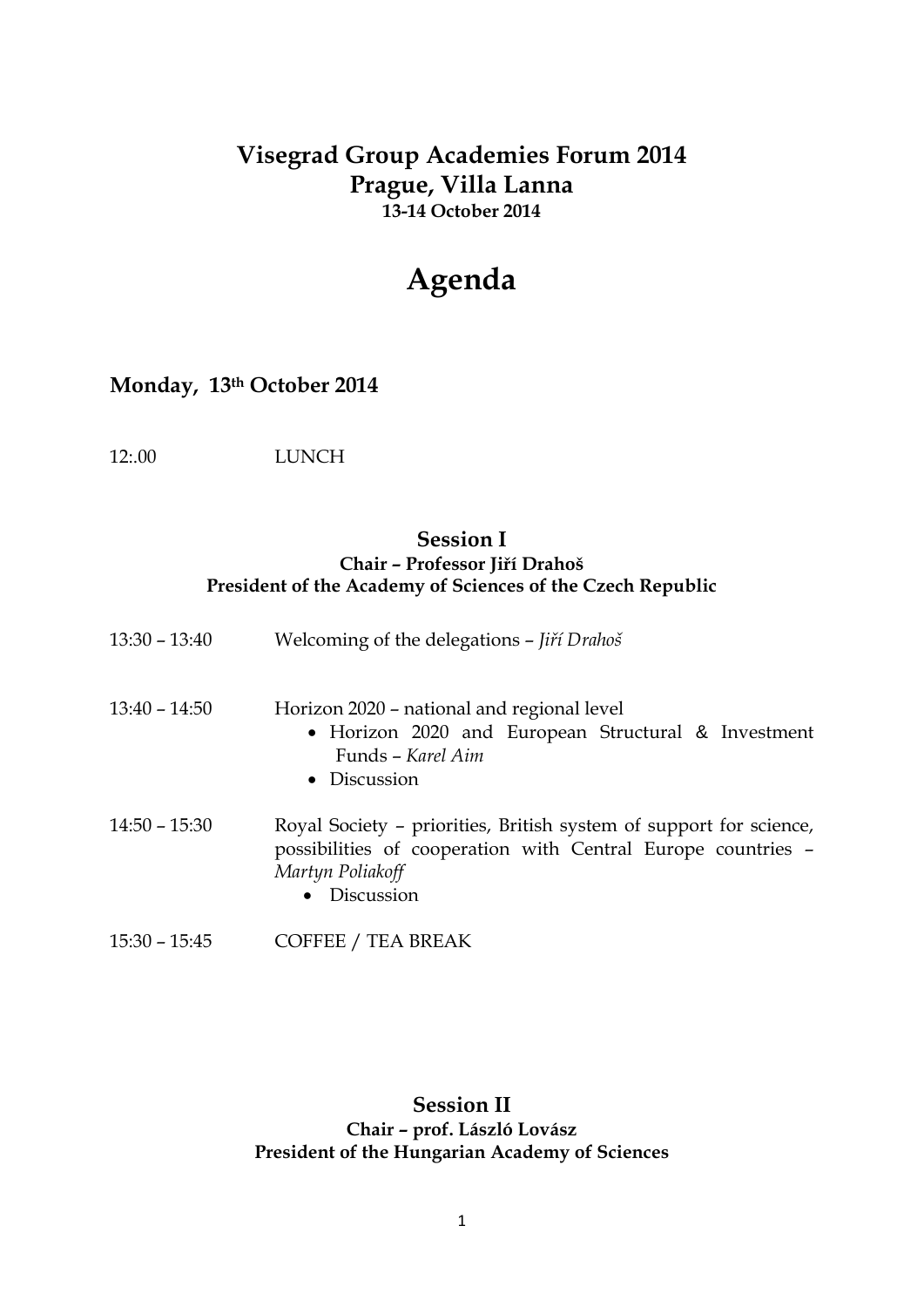| $15:45 - 16:45$ | Recent developments at participating Academies (institutional |
|-----------------|---------------------------------------------------------------|
|                 | reforms, new programmes, national initiatives in the field of |
|                 | science policy)                                               |
|                 |                                                               |

| HAS:  | László Lovász    |
|-------|------------------|
| PAS:  | Andrzej Górski   |
| SAS:  | Jaromír Pastorek |
| ASCR: | Jiří Drahoš      |

• Discussion

16:45 – 17:30 International cooperation and membership of research organizations in the European associations - *László Lovász (HAS)* – *Andrzej Górski (PAS) - Dušan Gálik (SAS)*

- Discussion
- 17:30 18:15 Danube Region Strategy *Jan Zima (ASCR)*
	- Discussion
- 18.30 DINNER

**Tuesday, 14th October 2014**

### **Session III Chair – prof. Andrzej Górski Vice-President of the Polish Academy of Sciences**

| $9:00 - 10.00$ | Evaluation of research institutions                                                                                                                                                                                                                                                                                                                                                                                                                                                        |
|----------------|--------------------------------------------------------------------------------------------------------------------------------------------------------------------------------------------------------------------------------------------------------------------------------------------------------------------------------------------------------------------------------------------------------------------------------------------------------------------------------------------|
|                | - Eva Zažímalová (ASCR)                                                                                                                                                                                                                                                                                                                                                                                                                                                                    |
|                | $\blacksquare$ $\blacksquare$ $\blacksquare$ $\blacksquare$ $\blacksquare$ $\blacksquare$ $\blacksquare$ $\blacksquare$ $\blacksquare$ $\blacksquare$ $\blacksquare$ $\blacksquare$ $\blacksquare$ $\blacksquare$ $\blacksquare$ $\blacksquare$ $\blacksquare$ $\blacksquare$ $\blacksquare$ $\blacksquare$ $\blacksquare$ $\blacksquare$ $\blacksquare$ $\blacksquare$ $\blacksquare$ $\blacksquare$ $\blacksquare$ $\blacksquare$ $\blacksquare$ $\blacksquare$ $\blacksquare$ $\blacks$ |

- *- Karol Frölich (SAS)*
- Discussion